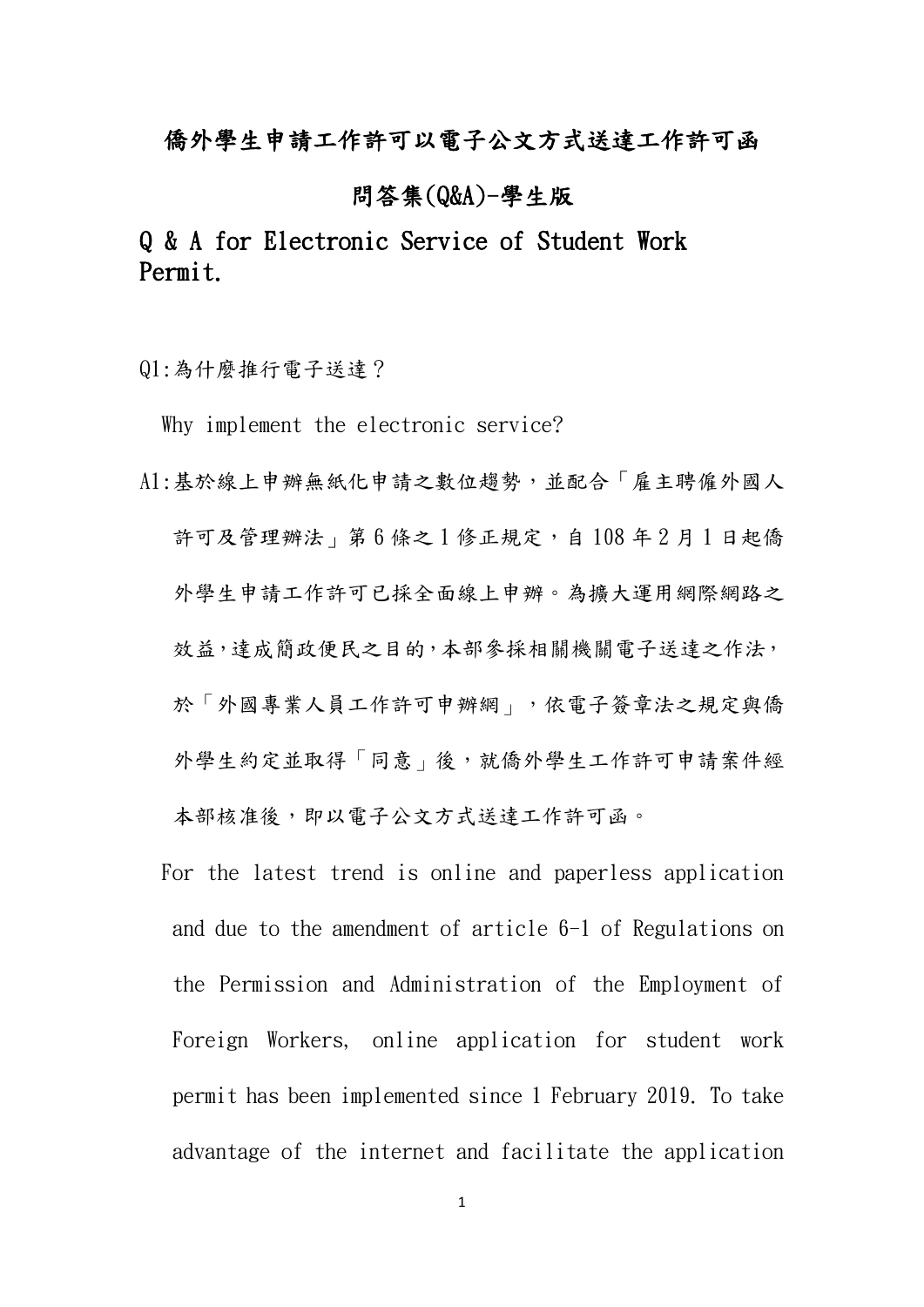process, after consulting other government agencies, now on the EZ Work Permit website, if the applicant agrees, according to Electronic Signatures Act, the work permit issued will be sent as electronic documents.

#### Q2:電子送達實施時間為何?

When is the electronic service implementation?

- A2:自 109 年 1 月 1 日起實施。僑外學生於「外國專業人員工作許可 申辦網」經約定「同意」以電子公文方式送達工作許可函,於申 請案件經本部核准後,即可逕至本部「外國專業人員工作許可申 辦網」領取電子公文。
	- It takes effect on 1 January 2020. When foreign students who apply for work permit on EZ Work Permit website agree on the electronic service. After the work permit has been issued, the applicant can then collect the electronic document (work permit) on the website.

Q3:如何申請同意電子送達?

How to apply for electronic service?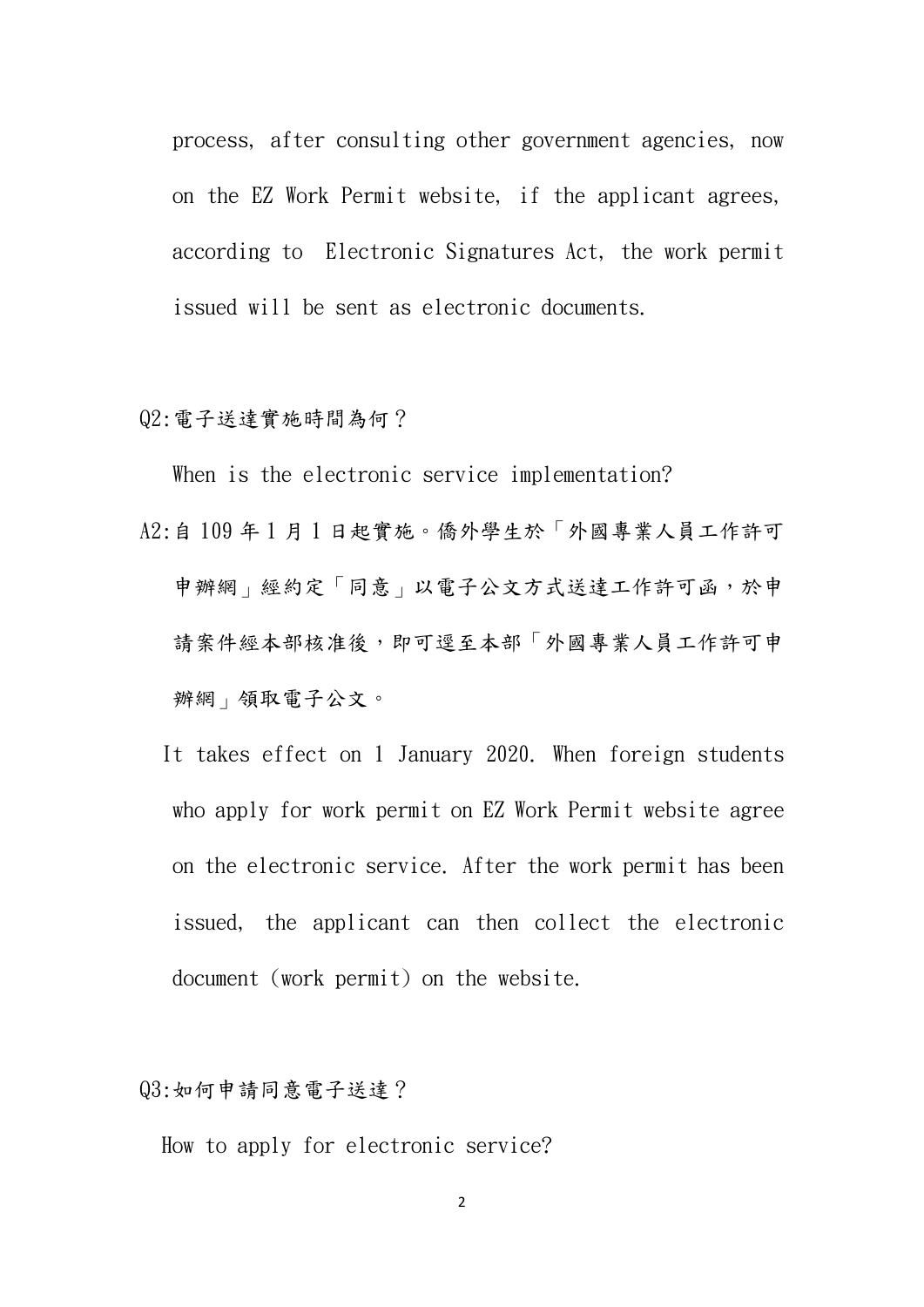A3:首先登入本部「外國專業人員工作許可申辦網」,於「案件新增 及管理」項下點選「新增申請案件」後,將彈跳出約定是否同意 電子送達視窗,請於詳讀約定內容後按下「同意」按鍵即完成約 定,居時本部將以電子公文方式送達工作許可函。如點選「不同 意 | , 則工作許可申請案件經本部核准後, 將以郵寄方式寄發紙 本工作許可函。

Log into the "EZ Work Permit" website, click "New Application and Management" > "Add Application", and a pop-up window will show the agreement of electronic service. Press "Yes" if you agree, and the work permit issued will be sent as electronic official document. If you click "No", the work permit (paper) will then be delivered by post.

### Q4:申請補發工作許可也可以約定電子送達嗎?

Does electronic service apply to applications of reissuance of work permit?

A4: 電子送達以許可函為限,除新申請之工作許可,也包含因原工作 許可遺失等因素申請補發許可者,均得以約定以電子公文方式送 達工作許可函。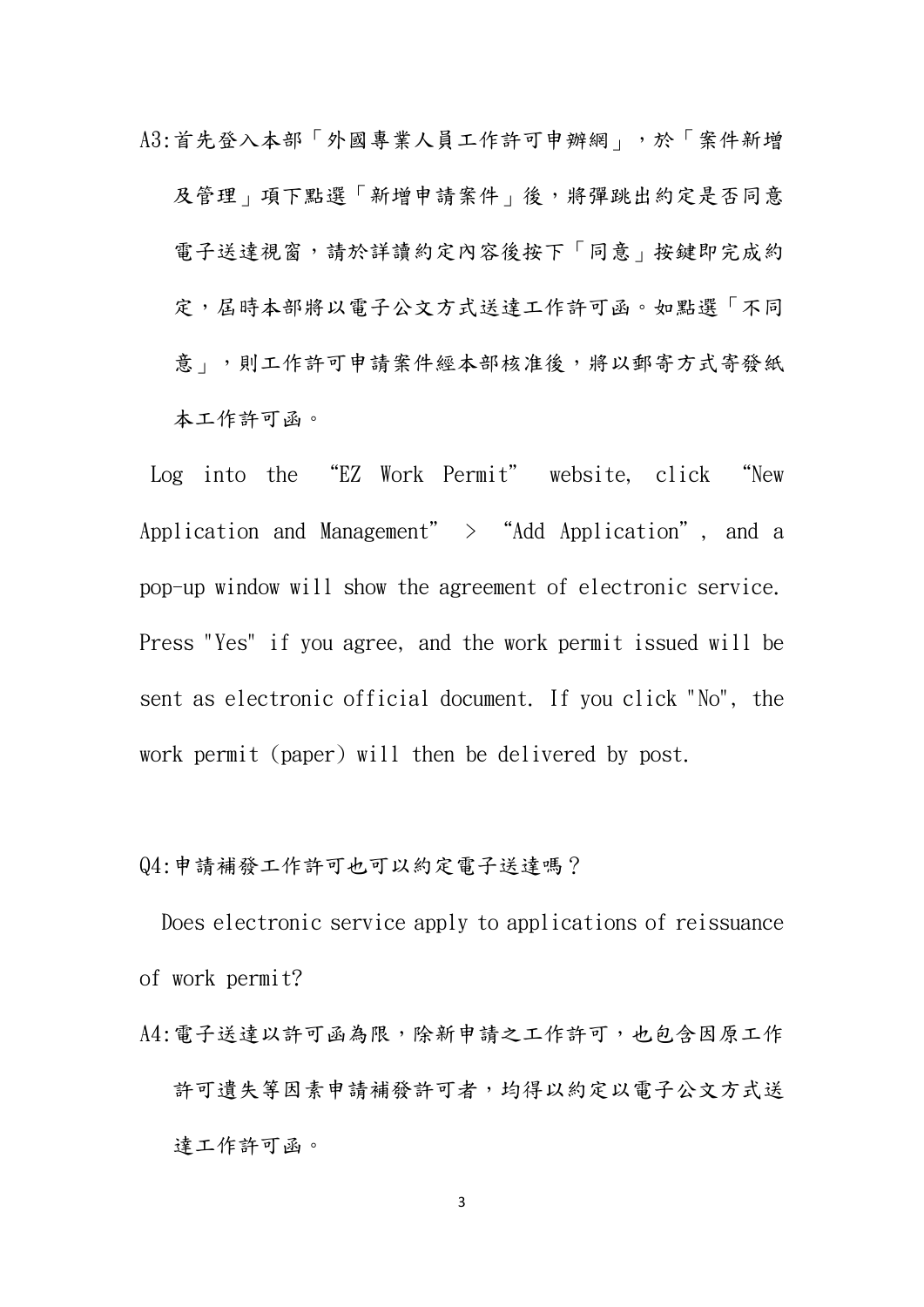Electronic service only applies to work permit issued, which includes new application and reissuance (due to loss of the original one).

Q5:同意電子送達後能反悔嗎?

Can I retract my agreement on electronic service?

- A5:(1)原則上,申請案件如已送本部審查,則無法變更工作許可函領 取方式。
	- (2)若於申請案件送本部審查前,原約定同意電子送達因故擬予變 更工作許可函領取方式,仍可於案件管理頁面之「工作許可函 公文領取方式, 操作變更,點選「郵寄學校」者,於案件經本 部核准後,將以郵寄方式寄發紙本工作許可函;點選「親自領 取 | 者,則請於案件經本部核准後逕自本部領件櫃檯(臺北市 中正區中華路一段 39 號 10 樓)取件。
		- (1) Once the application has been filed, receiving method of the work permit cannot be changed.
		- (2) If you intend to change the receiving method before submitting the application, you can revise in "Case Management". If you select "deliver to the school",

4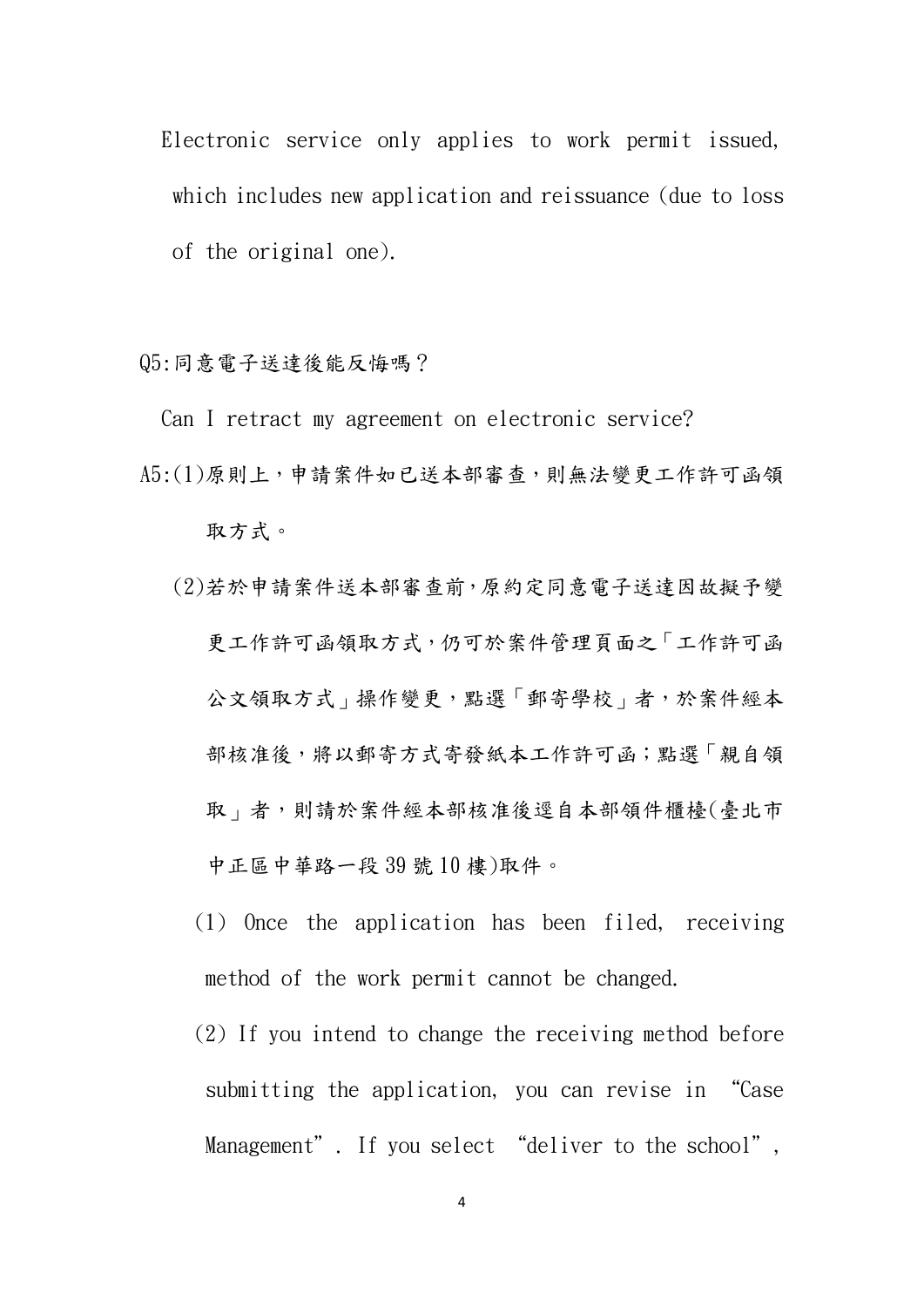the work permit issued will be sent to the school by post;If you select "Pick up in Person", please come to our office to collect the permit after it is issued. (10F, No. 39, Sec. 1, Zhonghua Rd., Zhongzheng Dist., Taipei City)

Q6:什麼時候可以領取電子公文?會通知嗎?

When can I collect the electronic official document? Will I receive a notification?

- A6:本部將於申請案件核准且發文後,以電子郵件通知僑外學生領取 電子公文,僑外學生並可於發文日起8個日曆天內自行至本部「外 國專業人員工作許可申辦網」領取電子公文;逾期未領件者,系 統將關閉「領取電子公文」功能。
	- Once your work permit has been approved and issued, you will be contacted by email. You can collect the electronic official document on EZ Work Permit website within 8 days. This function will be locked after 8 days from the date of issue.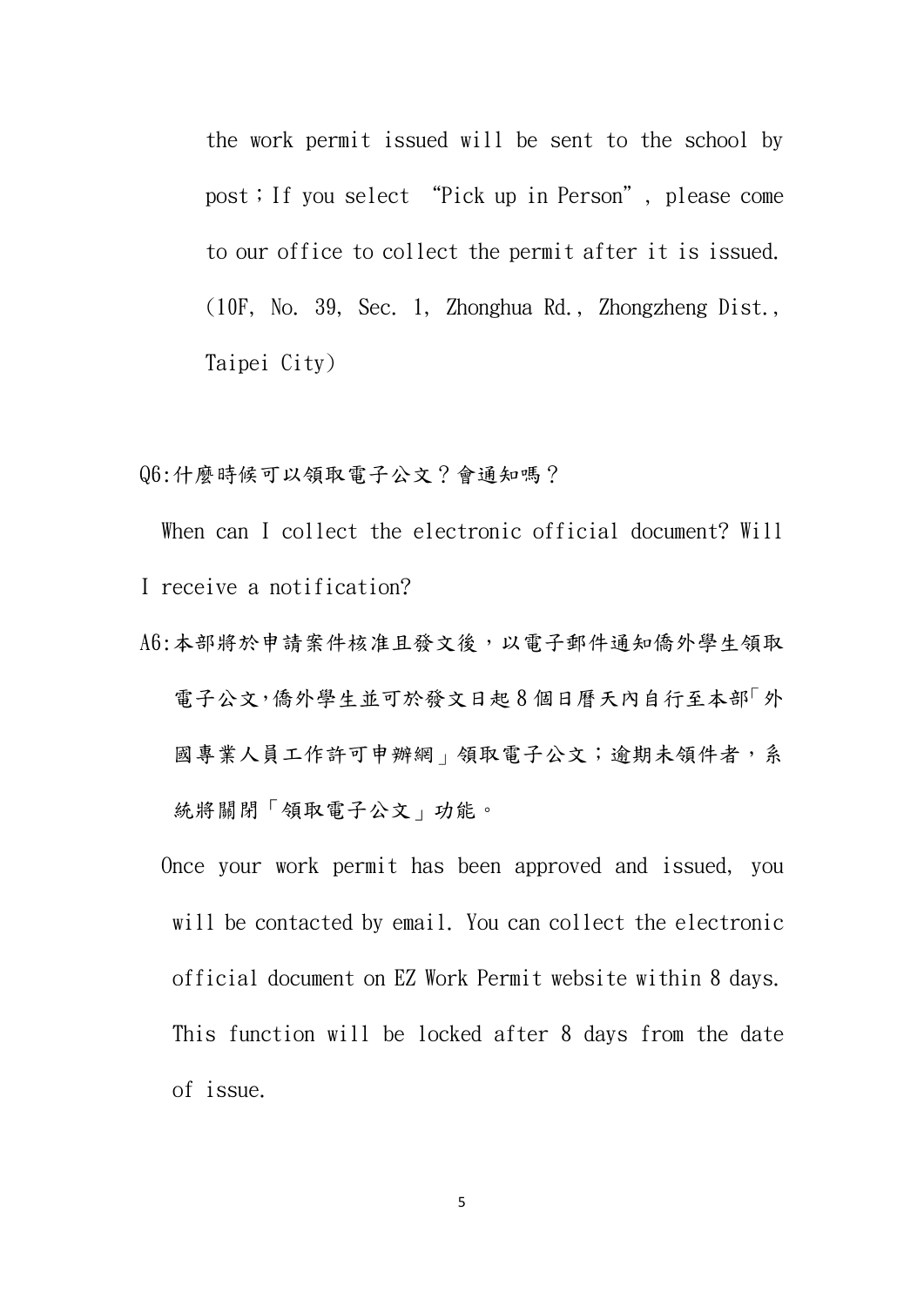Q7:逾期領取電子公文怎麼辦?

What if I have missed the pickup deadline?

A7:如未能於發文日起 8 個日曆天內至本部「外國專業人員工作許可 申辦網」領取電子公文, 屆期本部將逕改以紙本公文寄發工作許 可函。

 If you cannot collect the electronic documents within eight days, the Ministry will take down the electronic documents and deliver the official documents in hard copy by registered mail.

- Q8:領取電子公文時因電腦當機、印表機故障等情況致領取失敗怎麼 辦?
	- What can I do if I fail to collect the electronic official document because my computer crashed or my printer did not work?
- A8:如因不可歸責事由無法成功領取電子公文,仍可於發文日起 8 個 日曆天內申請重新領取,請於案件管理頁面點選「重新申請領取 電子公文」,填寫事由並按下「確認」後,系統將寄發驗證密碼至 註冊信箱,請前往收件並將取得之驗證密碼鍵入系統完成身分驗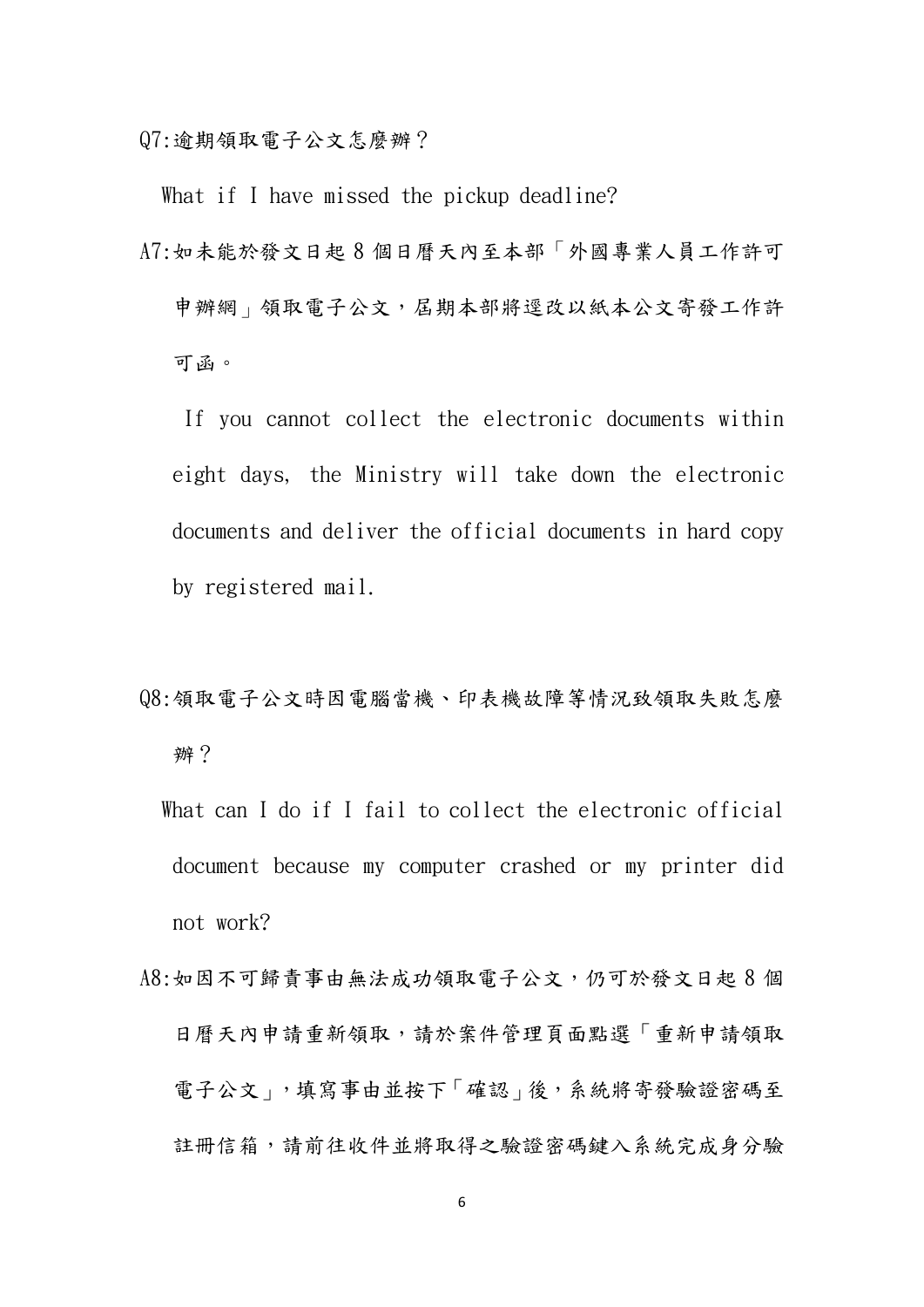證後,本部將再次開放領取電子公文,並以僑外學生成功領取電 子公文之時間為電子公文送達時間。如逾前述期限則無法申請重 新領取,請依補發程序另案申請補發許可。

 If the electronic official document cannot be collected due to reasons which are unable to blame on the applicant, within 8 days from the date of issue the applicant can reapply for collecting. In "Case Management", click "Reapply for collecting the electronic official document", enter the reason and confirm, and then the system will send a verification code to the registered email. After verification, the applicant can collect the electronic official document. The time of the electronic service shall be deemed as the time recorded by system when you have collected the electronic official document successfully. After 8 days from the date of issue, please submit an application for reissuance of the work permit. Q9:我可以透過手機出示工作許可相關資訊嗎?

Can I display the details of my work permit on mobile?

7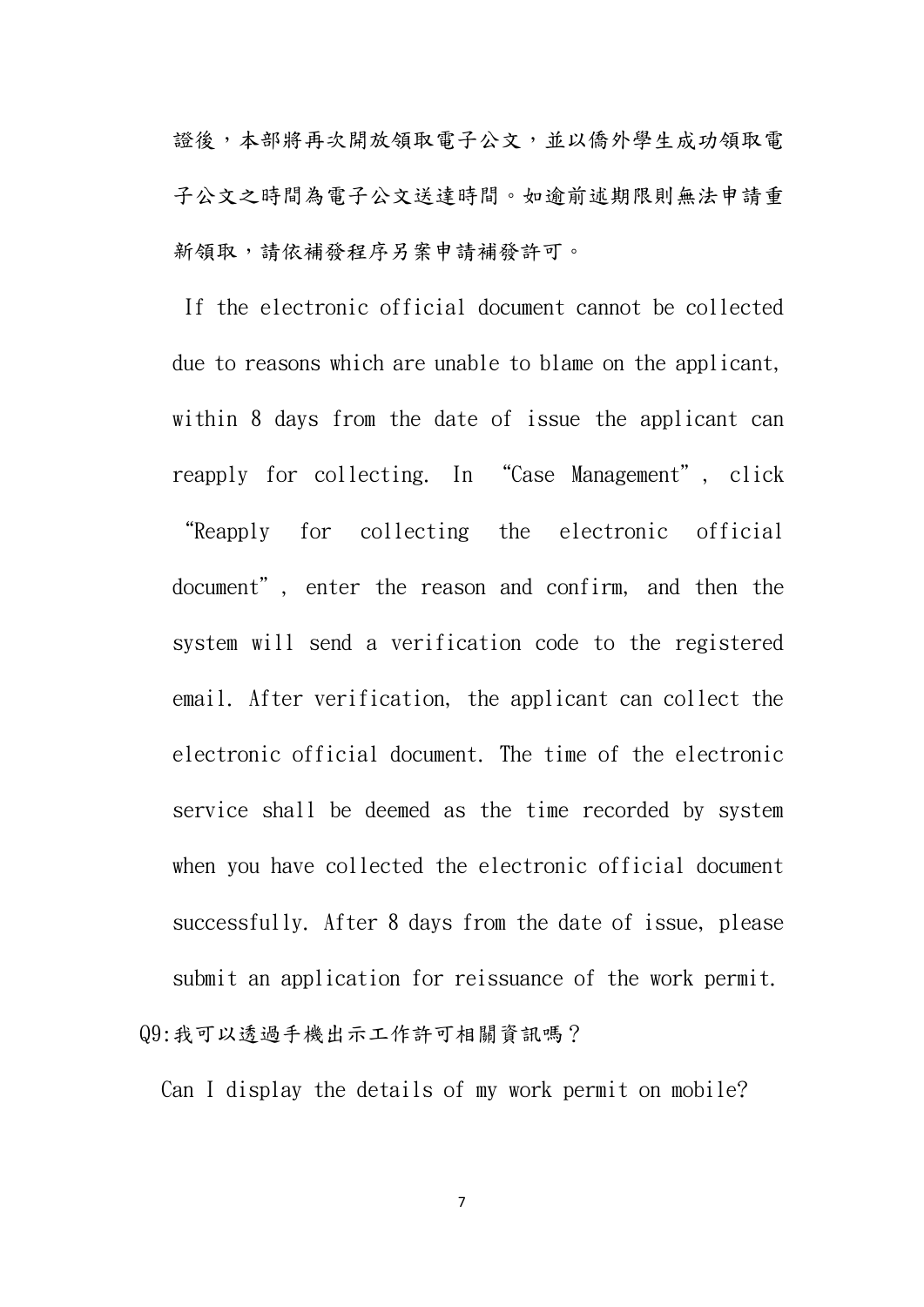A9:如「同意」以電子公文方式送達工作許可函者,本部新增使用「行 動裝置檢視工作許可」功能。即僑外學生工作許可申請案件經本 部核准後,學生以行動裝置登入「外國專業人員工作許可申辦網」, 點選「行動裝置檢視」,系統將寄送驗證碼至案件申請時所填之 手機號碼,並於輸入驗證碼後,啟用行動裝置檢視功能,當行動 裝置直立時,顯示畫面為 QRcode(如下圖 1 所示),可供雇主掃描 驗證;當行動裝置橫放時,顯示畫面為工作許可相關資料(如下圖 2 所示)。

 You can view your work permit on your mobile devices if you agree on electronic service. After the application is approved, you can log into the "EZ Work Permit" website on your mobile devices and view the work permit on them. The system will send the verification code to the mobile number you entered, after verifying you can then view your work permit on your mobile devices. When the screen displays in portrait (vertical), a QR code will be generated (as shown in picture 1). The employer can scan the QR code to check details. When you rotate the screen

8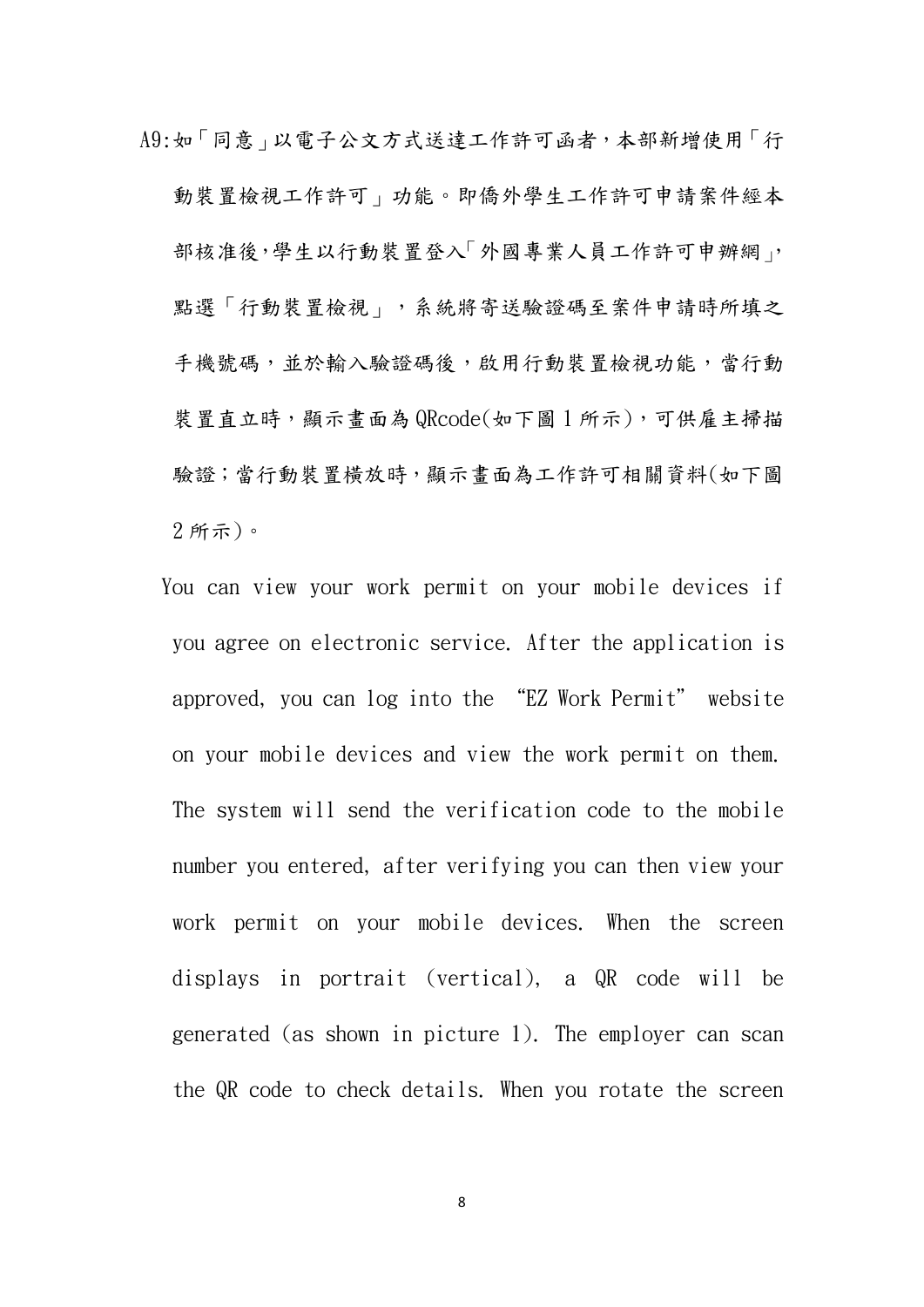to landscape (horizontal), the information of the work permit will display (as shown in picture 2).



picture 1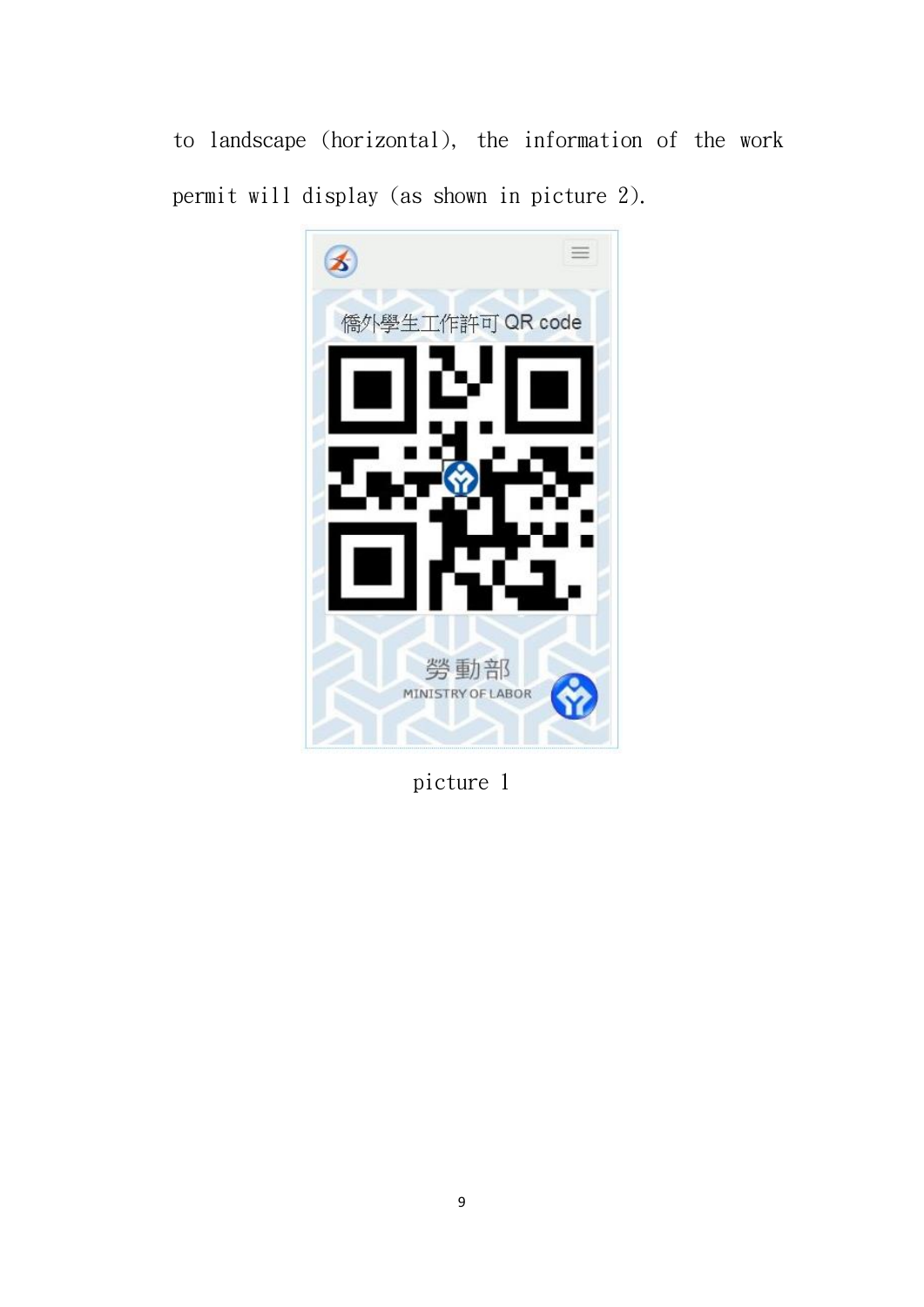

picture 2

Q10:我要如何申請「行動裝置檢視工作許可」功能?

How to view my work permit on mobile devices? A10:如「同意」以電子公文方式送達工作許可函者,於案件管理頁面 「工作許可函行動裝置檢視」欄位,本部將此功能預設為「是」, 則請務必輸入您的手機號碼以作為寄送驗證碼之用,如不願使用

此功能,則請將此欄位改點選為「否」。

If you agree on the electronic service, the default setting for viewing your work permit on mobile devices is "YES". Be sure to enter your mobile number so as to receive the verification code. If you do not want to view your work permit on your mobile devices, please click "NO".

Q11:線上申辦操作時如有相關問題,是否有其他管道可供諮詢?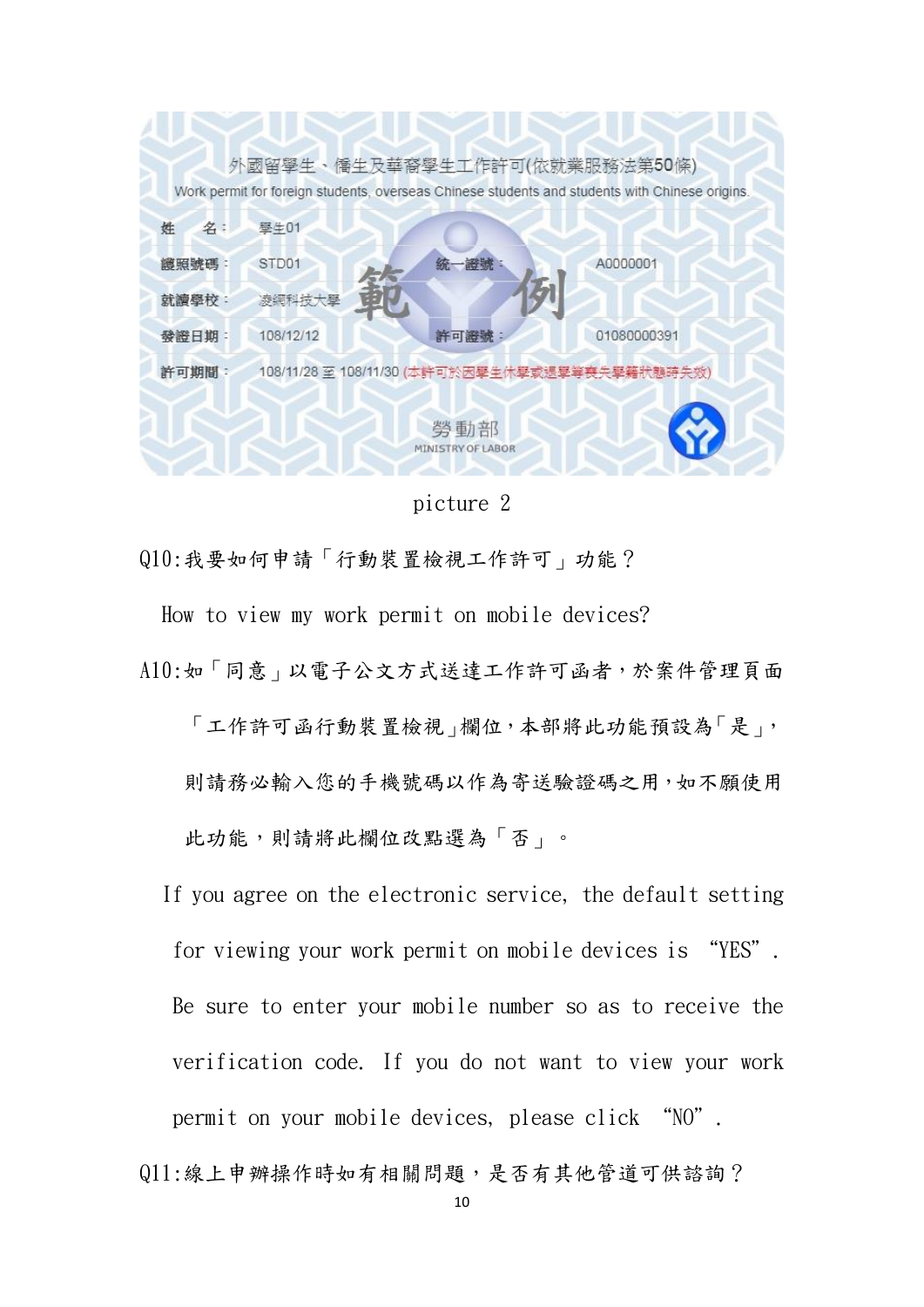If I have any questions regarding online application, who can I contact for additional guidance?

A11:可 e-mail 至線上系統客服電子信箱: [ezwp@wda.gov.tw](mailto:ezwp@wda.gov.tw),或於上 班時間(上班日上午 8:30~12:30,下午 13:30~17:30)撥打線 上系統客服專線: 0800-881-339 或(02)2380-1720, 將有專人協 助指導及處理相關問題。

You can contact us by email [\(ezwp@wda.gov.tw\)](mailto:ezwp@wda.gov.tw) or call the service center (0800-881-339 or 02-23801720) during office hours on working days  $(8:30-12:30, 13:30-17:$ 30), and someone will assist you with your inquiries.

Q12:雇主該如何掌握僑外學生工作許可情形?

How can an employer check the status of student work permit? A12:本部「全國外籍勞工動態查詢系統」,提供雇主即時線上查詢功 能。雇主於登入系統後,鍵入僑外學生工作許可函發文文號及護 照號碼並點選「查詢」,即可瞭解僑外學生工作許可情形。

Employers can log into the Foreign Labor Searching System, enter the work permit file number and the passport number of the foreign student to check the status of the work student work permit.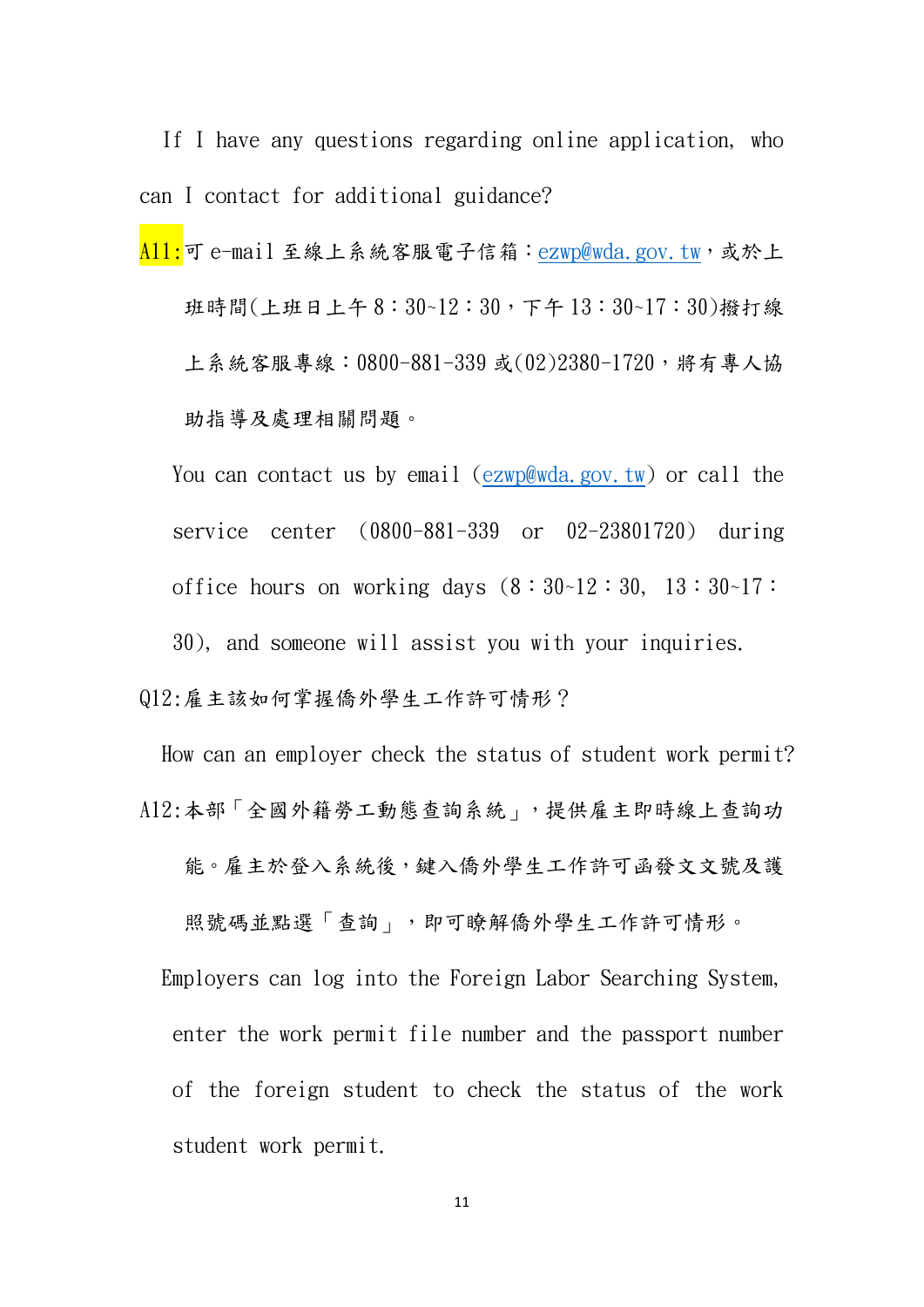Q13:我還收得到紙本工作許可證嗎?

Will I still receive a work permit on paper?

A13:現行核發之「外國留學生、僑生及華裔學生工作許可證」,為配

合以電子送達方式核發工作許可之推行,自109年1月1日起工 作許可申請案件經本部核可後,將不再寄發紙本「工作許可證」, 改以核發工作許可函之形式(如下圖所示)作成處分。

 As electronic services implementation from 1 January 2020, for the application approved, the Ministry of Labor no longer issues student work permit card. An official document (as shown in the picture below) would be issued instead.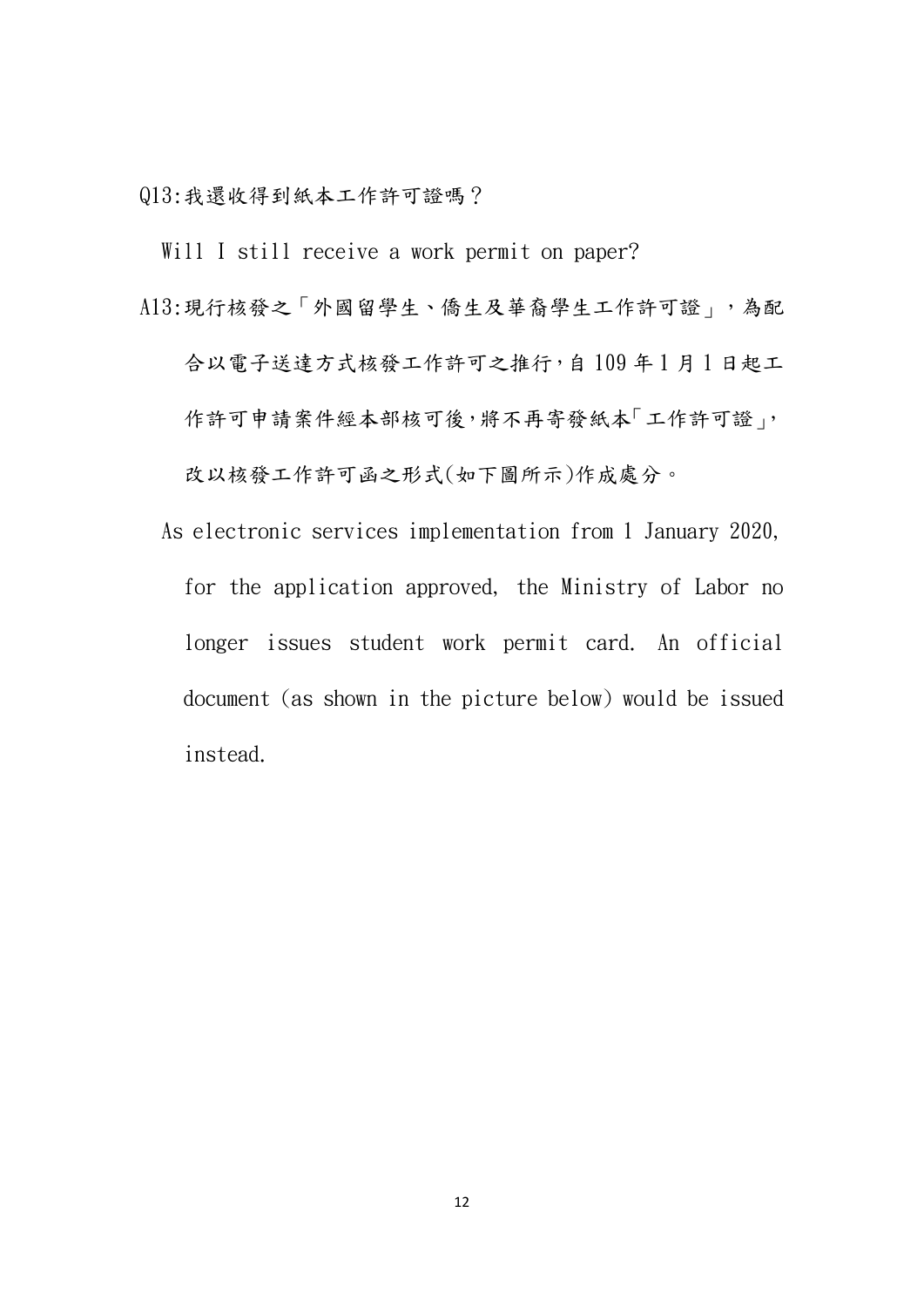邮源品號: XXX↓

地址: XXXXX(投遞地址) 受文者:外國人中文或基文姓名 發文日期:中華民國 xxx年 xx 月 xx 日e 發文字號:勞動發事字第 xxxxxxxxxx 號



附件:+

主旨:茲核發臺端依就業服務法第50條(外國留學生、僑生或華裔學生)申請之工作許可一案,詳。 如說明,請查照。↓

說明:↓

- 一、依據臺端 xxx 年 xx 月 xx 日申請書辦理。
- 二、臺端姓名、護照號碼、統一證號、就讀學校及許可期間如下:↩ 外國人中文或英文姓名(護照號碼:xxxxxxxxxx ,統一議號:xxxxxxxxxx ),就請學校:  $(\chi \chi \chi)$ , 工作許可期間自xxx 年 xx 月 xx 日起至xxx 年 xx 月 xx 日。
- 三、本許可於因休學或退學等喪失學籍狀態時,失其效力。又本許可期間屆滿後,如仍有工作之 需求,應向本部重新申請工作許可。↩
- 四、臺端係依就業服務法第50條規定申請工作許可,工作時間除寒暑假外,每星期最長為20小時。 未依規定申請工作許可或原許可失效,即受聘僱為他人工作者,處新臺幣3萬元以上15萬元以 下罰鍰。↩
- 五、在華工作之外國人,應依中華民國相關法令繳納稅損及「入出國及移民法」規定辦理居留、 延期或變更登記。↩
- 六、依據就業服務法第62 條規定,主管機關、入出國管理機關、警察機關、海岸巡防機關或其 他司法警察機關得指派人員攜帶證明文件,至外國人工作之場所或可疑有外國人違法工作之 場所,實施檢查。↩
- 七、臺端申請來臺簽證,應依相關簽證規定辦理,並由外交部及駐外館處依權責准駁。
- 八、臺端於本部核發工作許可期間,如有適用其他法令之規定,應從其規定。↩

正本:外國人中文或英文姓名₽ 副本:↩

部 長 許 O Q·

Q14:電子公文(如下圖所示)、紙本公文及行動裝置檢視功能畫面所顯

示的 QRcode 功能為何?

What is the QRcode on the work permit for?

A14:雇主可藉由掃描 QR code 即時顯示僑外學生許可期間,方便其瞭

解僑外學生工作許可情形。